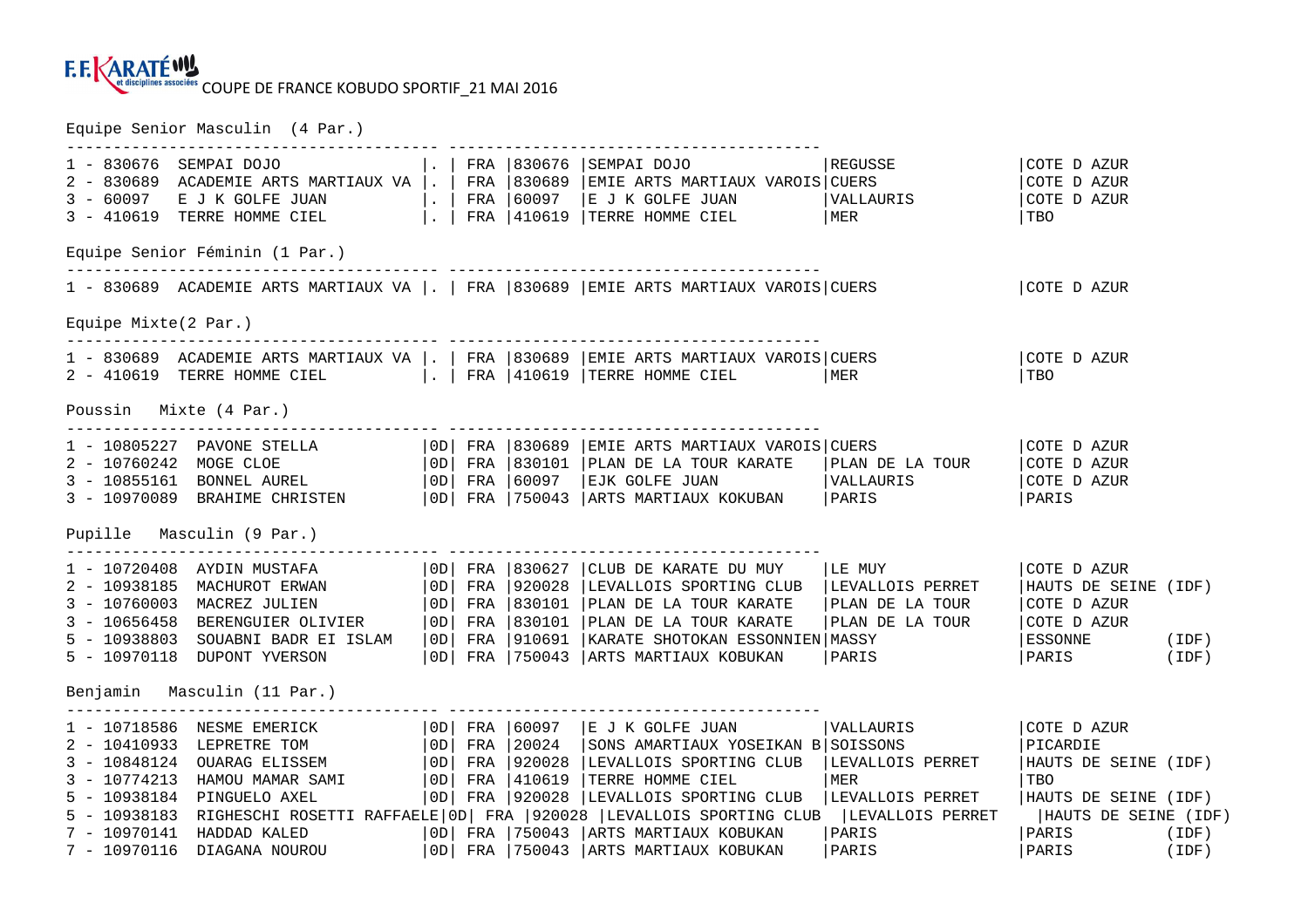## COUPE DE FRANCE KOBUDO SPORTIF\_21 MAI 2016

Minime Masculin (15 Par.)

| $1 - 10347589$           | HADDAD SABRI                                                                            | OD | FRA |             | 750043   ARTS MARTIAUX KOBUKAN   PARIS                                                                                                                                                                                               |           | PARIS                | (IDF) |
|--------------------------|-----------------------------------------------------------------------------------------|----|-----|-------------|--------------------------------------------------------------------------------------------------------------------------------------------------------------------------------------------------------------------------------------|-----------|----------------------|-------|
| $2 - 10790141$           |                                                                                         |    |     |             | FRA   750043   ARIS MARIIAUA NODUNAR<br>FRA   830689   EMIE ARTS MARTIAUX VAROIS   CUERS                                                                                                                                             |           | COTE D AZUR          |       |
| $3 - 10405401$           |                                                                                         |    | FRA |             | 830689   EMIE ARTS MARTIAUX VAROIS   CUERS                                                                                                                                                                                           |           | COTE D AZUR          |       |
| $3 - 10398661$           | VANDERBISTE TEO   OD                                                                    |    | FRA | 830696      | ARATE CHIN CHAKU PUGETOIS PUGET VILLE                                                                                                                                                                                                |           | COTE D AZUR          |       |
| $5 - 10210500$           |                                                                                         |    |     |             |                                                                                                                                                                                                                                      |           | COTE D AZUR          |       |
| $5 - 10848123$           |                                                                                         |    |     |             |                                                                                                                                                                                                                                      |           | HAUTS DE SEINE (IDF) |       |
|                          |                                                                                         |    |     |             |                                                                                                                                                                                                                                      |           | <b>TBO</b>           |       |
|                          |                                                                                         |    |     |             |                                                                                                                                                                                                                                      |           | PARIS (IDF)          |       |
| Cadet Masculin (6 Par.)  |                                                                                         |    |     |             |                                                                                                                                                                                                                                      |           |                      |       |
|                          | ----------------<br>1 - 10530835 LECROC ALEXANDRE   OD  FRA   410619   TERRE HOMME CIEL |    |     |             |                                                                                                                                                                                                                                      | MER       | TBO                  |       |
|                          |                                                                                         |    |     |             |                                                                                                                                                                                                                                      |           | $ PARIS$ (IDF)       |       |
|                          |                                                                                         |    |     |             |                                                                                                                                                                                                                                      |           | HAUTS DE SEINE (IDF) |       |
|                          |                                                                                         |    |     |             |                                                                                                                                                                                                                                      |           | TBO                  |       |
|                          |                                                                                         |    |     |             | 2 - 10360481 CHERIFI SABER AISSA (OD) FRA 750043 ARTS MARTIAUX KOBUKAN (PARIS<br>3 - 10089574 LECHAUDEL THOMAS (OD) FRA 920028 LEVALLOIS SPORTING CLUB LEVALLOIS PERRET<br>3 - 10530834 MITRI PIERRE (OD) FRA 410619 TERRE HOMME CIE |           | TBO                  |       |
| Junior Masculin (4 Par.) |                                                                                         |    |     |             |                                                                                                                                                                                                                                      |           |                      |       |
|                          | ------------ ----------                                                                 |    |     |             | 1981 - 10299198 CHASSEREAU DENIS MARC   UD  FRA   830676   SEMPAI DOJO   REGUSSE<br>3 - 10419127 AYDIN ALPEREN   IOD  FRA   830689   EMIE ARTS MARTIAUX VAROIS  CUERS<br>3 - 10419127 AYDIN ALPEREN   IOD  FRA   830627   CITID DE   |           | COTE D AZUR          |       |
|                          |                                                                                         |    |     |             |                                                                                                                                                                                                                                      |           | COTE D AZUR          |       |
|                          |                                                                                         |    |     |             | 3 - 10419127 AYDIN ALPEREN $\begin{vmatrix} 0 & p \\ p \end{vmatrix}$ FRA 830627 CLUB DE KARATE DU MUY LE MUY                                                                                                                        |           | COTE D AZUR          |       |
| $3 - 10324525$           |                                                                                         |    |     |             | BOUTON LUCAS   OD   FRA   570615   ASSOC FOYER RURAL   VIGY                                                                                                                                                                          |           | LORRAINE             |       |
|                          | Senior Masculin (12 Par.)                                                               |    |     |             |                                                                                                                                                                                                                                      |           |                      |       |
| $1 - 9345386$            | ----------------- -------------                                                         |    |     |             |                                                                                                                                                                                                                                      |           | COTE D AZUR          |       |
| $2 - 10471601$           |                                                                                         |    |     |             | CREMIEUX PASCAL   OD  FRA  830689  EMIE ARTS MARTIAUX VAROIS CUERS<br>ROUX UGO                    OD  FRA  830689  EMIE ARTS MARTIAUX VAROIS CUERS                                                                                   |           | COTE D AZUR          |       |
| $3 - 10075686$           | LAMBERT BENJAMIN                                                                        | OD | FRA | 410619      | TERRE HOMME CIEL                                                                                                                                                                                                                     | MER       | TBO                  |       |
| $3 - 10371549$           | HEYNRAET MAXIME                                                                         | OD | FRA | 60097       | E J K GOLFE JUAN                                                                                                                                                                                                                     | VALLAURIS | COTE D AZUR          |       |
| $5 - 10211335$           | GUERINEAU MORGAN                                                                        | OD | FRA | 370044      | ETUDE SUR LES A MARTIAUX LA RICHE                                                                                                                                                                                                    |           | TBO                  |       |
| $5 - 9545984$            | GUILLOT AXEL<br>$\vert$ OD $\vert$                                                      |    | FRA | 830676      | SEMPAI DOJO                                                                                                                                                                                                                          | REGUSSE   | COTE D AZUR          |       |
| 7 - 10608351             | OLIVERES QUENTIN                                                                        | OD | FRA | 310098      | TSUBAKI DOJO <b>REDU</b> TOULOUSE                                                                                                                                                                                                    |           | MIDI PYRENEES        |       |
| 7 - 10982750             | SOLIGNAT MICKAEL                                                                        | OD |     | FRA 1310098 | TSUBAKI DOJO                                                                                                                                                                                                                         | TOULOUSE  | MIDI PYRENEES        |       |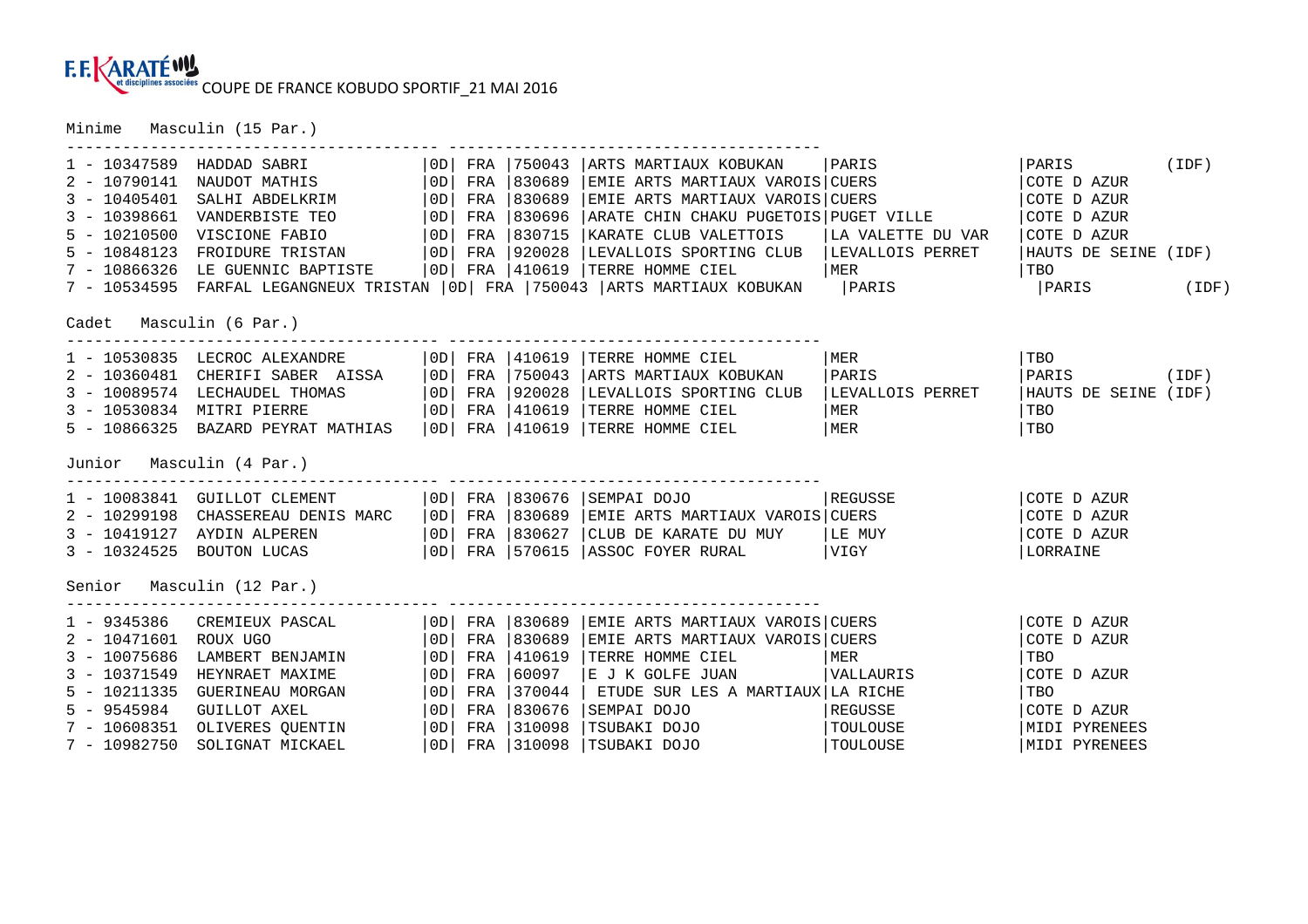COUPE DE FRANCE KOBUDO SPORTIF\_21 MAI 2016

Vétérans 1 Masculin (5Par.)

| 1 - 10439808 VAN REES CHRIS<br>$2 - 10452056$<br>$3 - 10934265$<br>$3 - 10964900$<br>5 - 10896138 DEVAUX ARNAUD | GOMES SEMEDO ALCIDES   2D   FRA   930660<br>$ 0D $ FRA $ 60097$<br>BONNEL JULIEN<br>SANOGO ISSOUFOU                                                             |  | 0D   FRA   750043    | TERRE HOMME CIEL<br>IPPON KARATE CLUB<br>$E$ J K GOLFE JUAN $ VALLAURIS$<br>ARTS MARTIAUX KOBUKAN<br>$ 0D $ FRA $ 410618$ $ $ CLUB SAINT AIGNAN NOYERS ST AIGNAN | MER<br>MONTREUIL<br>PARIS                                                                                                | TBO<br>INE ST DENIS<br>COTE D AZUR<br>PARIS<br>  TBO     | (IDF)<br>(IDF) |
|-----------------------------------------------------------------------------------------------------------------|-----------------------------------------------------------------------------------------------------------------------------------------------------------------|--|----------------------|------------------------------------------------------------------------------------------------------------------------------------------------------------------|--------------------------------------------------------------------------------------------------------------------------|----------------------------------------------------------|----------------|
| Vétérans 2 Masculin (1 Par.)                                                                                    |                                                                                                                                                                 |  |                      |                                                                                                                                                                  |                                                                                                                          |                                                          |                |
|                                                                                                                 | 1 - 10300645 DURAND STEEVE   OD  FRA   60097   E J K GOLFE JUAN   VALLAURIS                                                                                     |  |                      |                                                                                                                                                                  |                                                                                                                          | COTE D AZUR                                              |                |
| Vétérans 3 Masculin (2 Par.)                                                                                    |                                                                                                                                                                 |  |                      |                                                                                                                                                                  |                                                                                                                          |                                                          |                |
|                                                                                                                 | 1 - 9011578 DUTHE DIDIER   OD  FRA   830627   CLUB DE KARATE DU MUY   LE MUY<br>2 - 9579630 BOURBOUJAS BERNARD   OD  FRA   60097   E J K GOLFE JUAN   VALLAURIS |  |                      |                                                                                                                                                                  |                                                                                                                          | COTE D AZUR<br>COTE D AZUR                               |                |
| Equipe Senior Féminin (1 Par.)                                                                                  |                                                                                                                                                                 |  |                      |                                                                                                                                                                  |                                                                                                                          |                                                          |                |
|                                                                                                                 | 1 - 830689 ACADEMIE ARTS MARTIAUX VA  .   FRA   830689   EMIE ARTS MARTIAUX VAROIS   CUERS                                                                      |  |                      |                                                                                                                                                                  |                                                                                                                          | COTE D AZUR                                              |                |
| Pupilles Féminin (4 Par.)                                                                                       |                                                                                                                                                                 |  |                      |                                                                                                                                                                  |                                                                                                                          |                                                          |                |
| 1 - 10729389 PAVONE LEN                                                                                         | 2 - 10733782 CORNILLAC EMMA   OD  FRA   830101<br>3 - 10456610 LAFET INES<br>3 - 10611007 RAVEL ELISE                                                           |  | $ 0D $ FRA $ 830101$ | $\vert$ OD $\vert$ FRA $\vert$ 830689 $\vert$ EMIE ARTS MARTIAUX VAROIS CUERS<br>PLAN DE LA TOUR KARATE                                                          | PLAN DE LA TOUR<br>  PLAN DE LA TOUR KARATE   PLAN DE LA TOUR<br> OD  FRA  830696  KARATE CHIN CHAKU PUGETOI PUGET VILLE | COTE D AZUR<br>COTE D AZUR<br>COTE D AZUR<br>COTE D AZUR |                |
| Benjamin Féminin (3 Par.)                                                                                       |                                                                                                                                                                 |  |                      |                                                                                                                                                                  |                                                                                                                          |                                                          |                |
| 2 - 10702572 SALHI SARA<br>3 - 10981306 LAUDRIN LOU<br>Minime Féminin (2 Par.)                                  | 1 - 10937290 LOUZARI YASMIN   OD  FRA   830689   EMIE ARTS MARTIAUX VAROIS   CUERS                                                                              |  |                      | OD  FRA   830689   EMIE ARTS MARTIAUX VAROIS   CUERS<br>  OD   FRA   750264   BUDORYU                                                                            | PARIS                                                                                                                    | COTE D AZUR<br>COTE D AZUR<br>PARIS                      | (IDF)          |
| 2 - 10902072 DUPUIS DILARA                                                                                      | 1 - 10699983 HADJAZI-LANGLOIS MARINA   OD  FRA   830696   ARATE CHIN CHAKU PUGETOIS   PUGET VILLE                                                               |  |                      | $ 0D $ FRA $ 830627 $ CLUB DE KARATE DU MUY $ LE$ MUY                                                                                                            |                                                                                                                          | COTE D AZUR<br>COTE D AZUR                               |                |